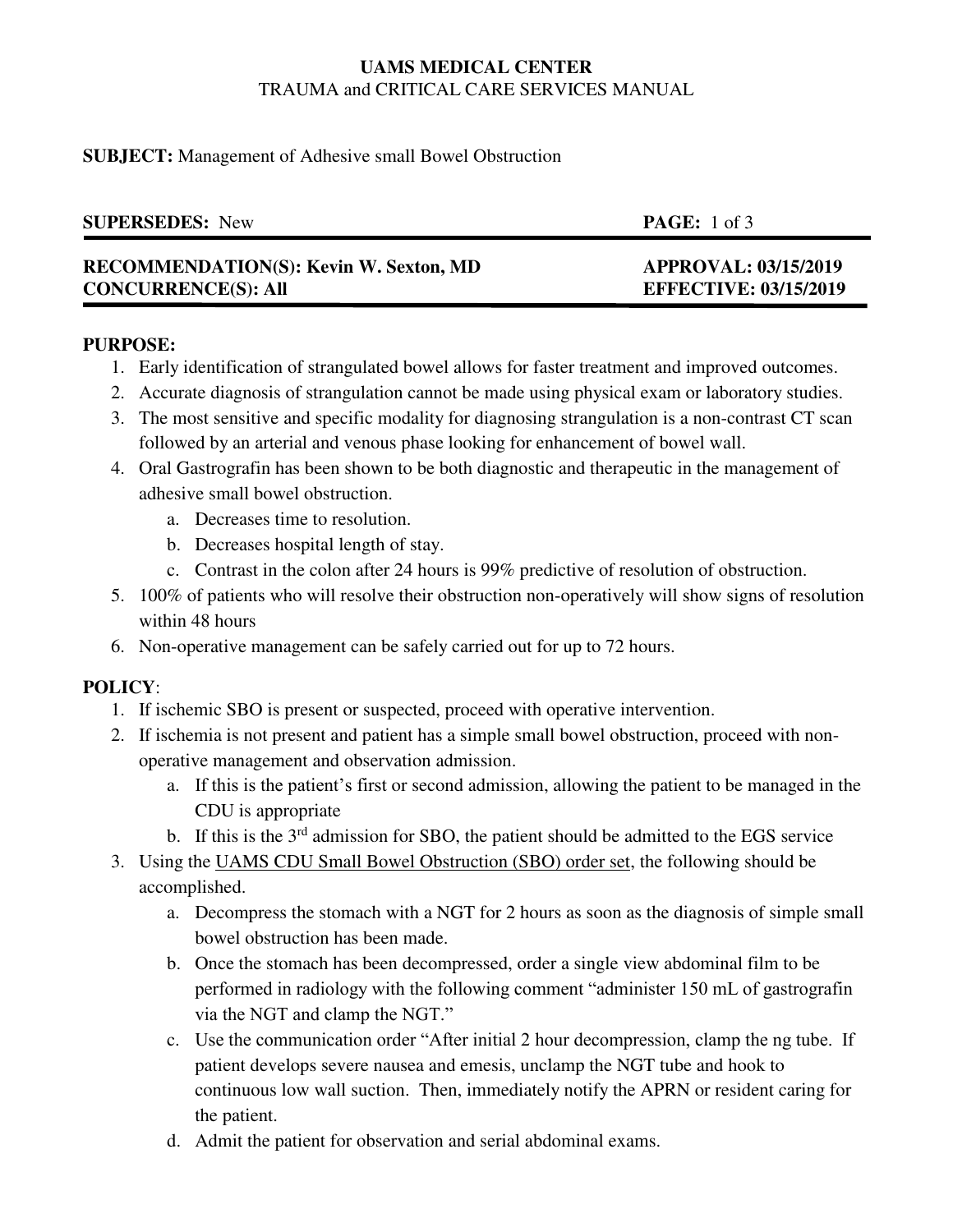# **UAMS MEDICAL CENTER**  TRAUMA and CRITICAL CARE SERVICES MANUAL

### **SUBJECT:** Management of Adhesive small Bowel Obstruction

| <b>SUPERSEDES:</b> New                        | <b>PAGE:</b> $2 \text{ of } 3$ |
|-----------------------------------------------|--------------------------------|
| <b>RECOMMENDATION(S): Kevin W. Sexton, MD</b> | <b>APPROVAL: 03/15/2019</b>    |
| <b>CONCURRENCE(S): All</b>                    | <b>EFFECTIVE: 03/15/2019</b>   |

- e. Obtain a single view abdominal film after contrast administration and at 8 hours post contrast administration.
	- i. If there is no contrast in the colon at 8 hours order an additional single view of the abdomen to be performed in radiology at 24 hours after placement of contrast.

## 4. Interpretation

- a. If there is no contrast in the colon after 24 hours, the patient will not resolve their obstruction non-operatively and needs surgical intervention.
- b. If there is contrast in the colon at any time point, then the NGT should be removed and the patient's diet advanced as tolerated.
	- i. If the patient does not tolerate diet advancement and has not shown signs of resolution by 24 hours after NGT removal, make the patient NPO and replace the NGT. The patient can be managed non-operatively for up to 72 hours as long as they do not clinically decompensate.
- c. Failure of resolution within 72 hours means failure of non-operative management and surgical intervention is required.